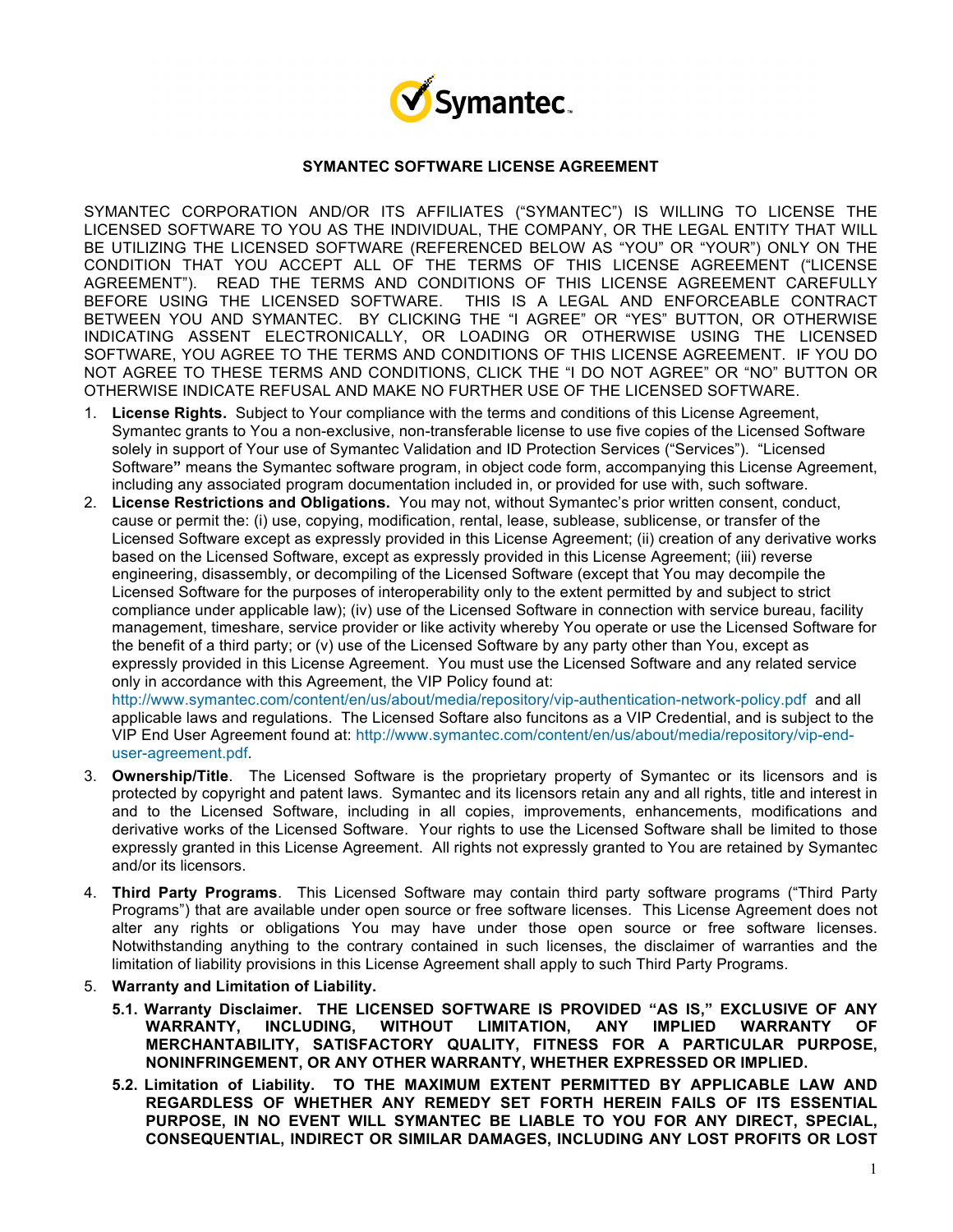

**DATA, ARISING OUT OF THE USE OR INABILITY TO USE THE LICENSED SOFTWARE, EVEN IF SYMANTEC HAS BEEN ADVISED OF THE POSSIBILITY OF SUCH DAMAGES. SOME STATES AND COUNTRIES, INCLUDING MEMBER COUNTRIES OF THE EUROPEAN ECONOMIC AREA, DO NOT ALLOW THE LIMITATION OR EXCLUSION OF LIABILITY FOR INCIDENTAL OR CONSEQUENTIAL DAMAGES SO THE ABOVE LIMITATION OR EXCLUSION MAY NOT APPLY TO YOU.**

- 6. **Support or Maintenance.** Any maintenance/support purchased for the license covering Your use of Symantec Validation and ID Protection Services shall also apply to Your use of the Licensed Software. Symantec's provision of any such maintenance/support is subject to Symantec's then-current maintenance/support policies and procedures.
- 7. **Export Regulation.** You acknowledge that the Licensed Software and related technical data and services (collectively "Controlled Technology") are subject to the import and export laws of the United States, specifically the U.S. Export Administration Regulations (EAR), and the laws of any country where Controlled Technology is imported or re-exported. You agree to comply with all relevant laws and will not to export any Controlled Technology in contravention to U.S. law nor to any prohibited country, entity, or person for which an export license or other governmental approval is required.
- 8. **Term and Termination.** This License Agreement will continue as long as You are in compliance with its terms. In the event You breach this License Agreement, it will automatically terminate. Upon termination, You must immediately stop using and destroy all copies of the Licensed Software within Your possession or control. The Ownership/Title, Warranty and Limitation of Liability and General sections of this License Agreement will survive termination of the Agreement.
- 9. **General.** You may not assign the rights granted hereunder or this License Agreement, in whole or in part and whether by operation of contract, law or otherwise, without Symantec's prior express written consent. Symantec may audit Your use of the Licensed Software. If You are located in North America or Latin America, this License Agreement will be governed by the laws of the State of California, United States of America. If You are located in China, this License Agreement will be governed by the laws of the Peoples Republic of China. Otherwise, this License Agreement will be governed by the laws of England. Such governing laws are exclusive of any provisions of the United Nations Convention on Contracts for Sale of Goods, including any amendments thereto, and without regard to principles of conflicts of law. If any provision of this License Agreement is found partly or wholly illegal or unenforceable, such provision shall be enforced to the maximum extent permissible, and remaining provisions of this License Agreement shall remain in full force and effect. A waiver of any breach or default under this License Agreement shall not constitute a waiver of any other subsequent breach or default. This License Agreement is the complete and exclusive agreement between You and Symantec relating to the Licensed Software and supersedes any previous or contemporaneous oral or written communications, proposals, and representations with respect to its subject matter.
- 10. **Apple iTunes App Store Requirements.** If the Licensed Software is downloaded from the Apple iTunes App Store ("App Store"), You acknowledge and agree to the following additional terms: (a) This License Agreement is between You and Symantec only, and not with Apple, Inc. ("Apple"), and Apple has no liability for the Licensed Software and its content; (b) Your use of the Licensed Software is limited to use on an Apple-branded product running the iOS operating system that You own or control and as permitted by the Usage Rules set forth in the App Store Terms of Service; (c) Apple has no obligation to furnish any maintenance and support services with respect to the Licensed Software; (d) in the event of any failure of the Licensed Software to conform to any applicable warranty that has not been disclaimed, (i) You may notify Apple, and Apple will refund the purchased price You paid through the App Store for the Licensed Software and (ii) to the maximum extent permitted by applicable law, Apple will have no other warranty obligation with respect to the Licensed Software; (e) Apple is not responsible for any claims, losses, liabilities, damages, costs or expenses relating to the Licensed Software or Your possession and/or use of the Licensed Software, including, but not limited to (i) product liability or warranty claims; (ii) any claim that the Licensed Software fails to conform to any applicable legal or regulatory requirement and (iii) consumer protection or similar claims; (f) Apple is not responsible for investigating, defending, settling or discharging any third party claims that the Licensed Software or Your possession and use of the Licensed Software infringes such third party's intellectual property right; (g) You represent and warrant that (i) You are not located in a country that is subject to a U.S. Government embargo, or that has been designated by the U.S. Government as a "terrorist supporting" country and (ii) You are not listed on any U.S. Government list of prohibited or restricted parties; (h) should You have any questions